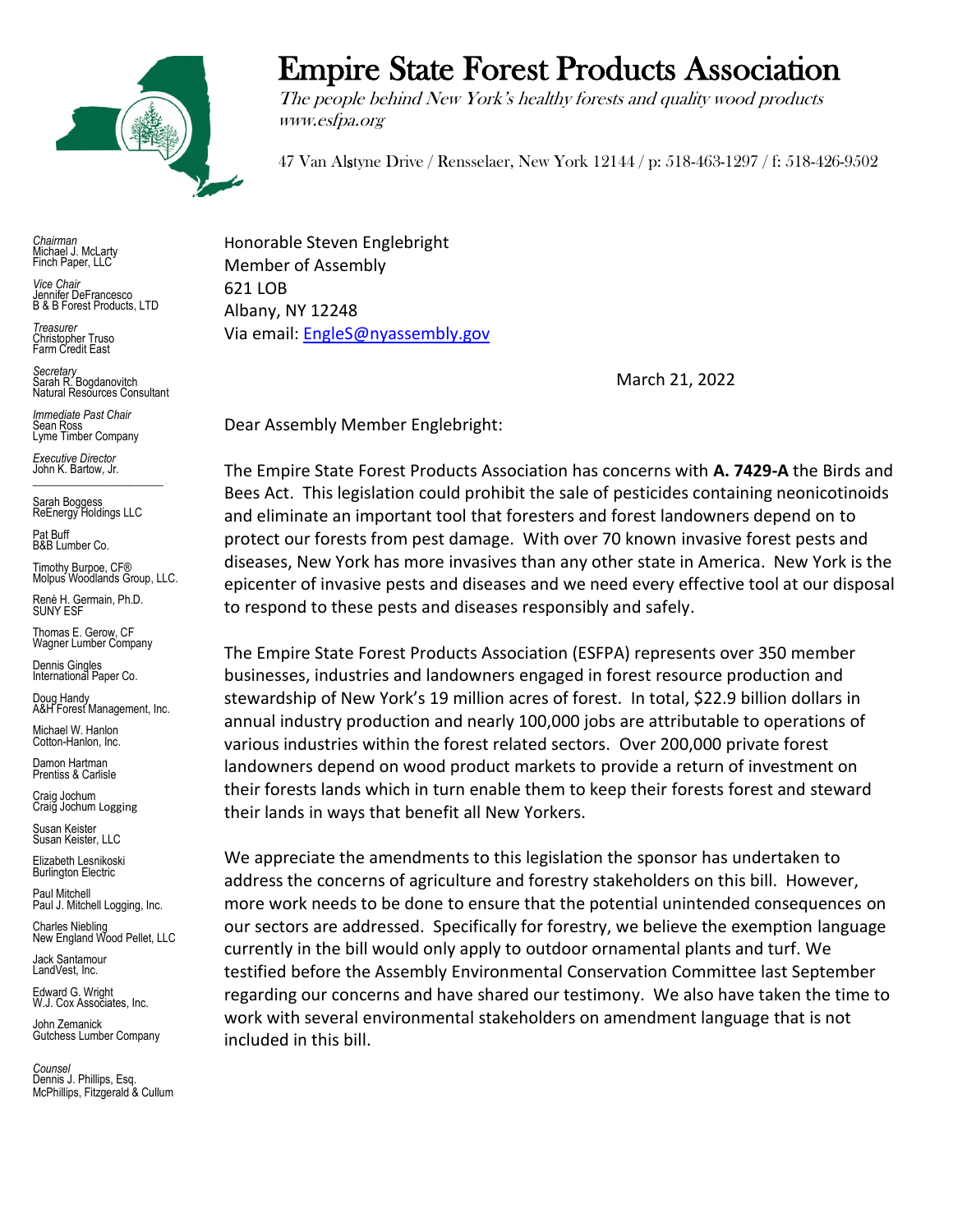The exemption language in this bill, allowing for the Commissioner of the Department of Environmental Conservation to issue and "environmental emergency", could be interpreted to only apply to ornamentals and turf or it could be read to imply broader applicability, excluding seeds. The language referencing paragraph b (1) remains confusing and needs clarification. We also believe the limit of the order to "not to exceed 6 months" is too limiting to practices that may need to be undertaken through the entire warmer season, i.e., more than six months. We would recommend that the order be for at least one year.

We note that the dates for effectiveness have been moved out one year with the exception of the date for the Department to "identify practicable and feasible alternatives" to the use of these pesticides. This could leave the Department with an impossible deadline. This should be moved out to at least January 1, 2024.

Neonicotinoid insecticides are used globally to suppress a variety of tree, crop, and ornamental plant insect pests. Neonicotinoids have been implicated as part of a suite of contributors to widespread pollinator population decline; however, forest health in New York is currently being preserved by the ecologically sound use of neonicotinoid pesticides. Invasive forest pests, such as the hemlock woolly adelgid (HWA), emerald ash borer (EAB), asian longhorned beetle (ALB) and the just emerging in New York spotted lanternfly (SLF) threaten to eliminate entire species, reduce ecosystem services, impact forest aesthetics, adversely affect the forest-based economy and cause significant forest health damage that severely constrains our forests as a natural solution to climate change.

Neonicotinoids such as imidacloprid and dinotefuran are essential tools for the suppression of these invasive pests and the resulting protection of our forest resources. Other neonicotinoids used to suppress tree pests include clothianidin, acetamidprid, and thiacloprid. The soil and trunk application methods used in forested settings present a negligible risk to pollinators, as well as applicators. There is little risk of direct contact or indirect exposure of pollinators to when being used for HWA, EAB, ALB or SLF suppression. Restricting the low-risk use of neonicotinoids for forest pest suppression would be devastating to foresters, land managers, and homeowners, leaving them with little to no options to protect our natural and urban forests from these invasive insect threats.

We are also aware that on January 25, 2022, the Department of Environmental Conservation (DEC) took actions to limit the unrestricted use of pesticides that can harm bee and other pollinator populations. DEC is reclassifying certain products containing the neonicotinoid insecticides imidacloprid, thiamethoxam, and acetamiprid as "restricted use" to ensure applications are limited to trained pesticide applicators in specific situations. Restricting the use of these pesticides enables DEC to collect new data to determine where, when, and how they are used, as well as their potential impacts. These actions may make the need for this legislation moot.

The reclassification will take effect on Jan. 1, 2023, allowing time for registrants, distributors, and retailers to prepare for the change in classification. Neonicotinoids will be reclassified under DEC's pesticide regulation authority and pesticide registrants have been notified of the intent to reclassify the applicable products. Products labeled for "limited directed application" to tree trunks and the ground at the base of trees, shrubs, and plants are not included in the reclassification. These products provide cost-effective and unique pest control for residential applications, particularly for invasive species, and limit potential exposure to pollinators.

This legislation, as well as several other bills before the New York Legislature relating to the control or prohibition of certain herbicides and pesticides, circumvents the rigorous technical and scientific